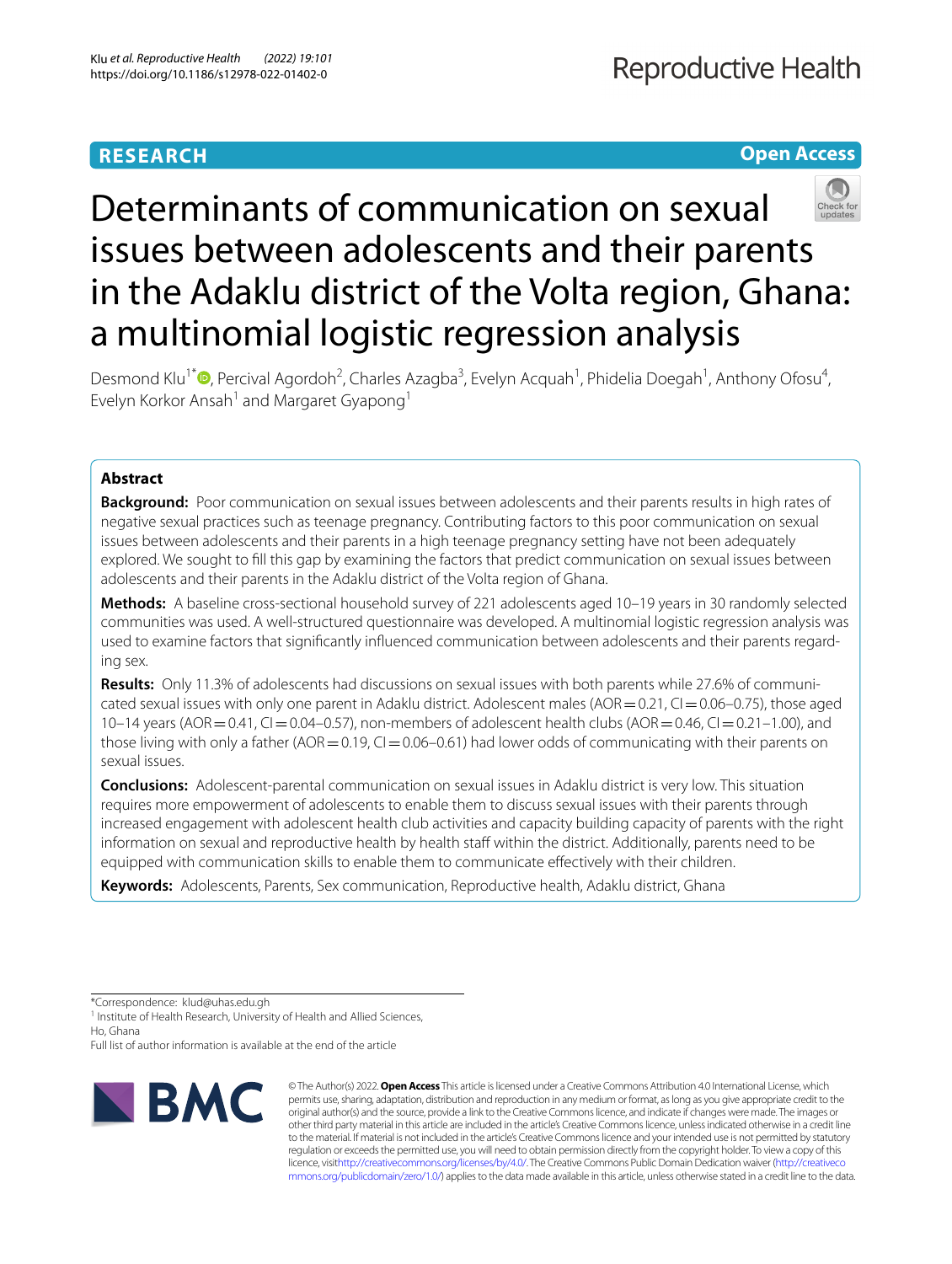# **Plain language summary**

Parent-adolescent and older sibling adolescent communication on issues about sex is considered an important aspect of adolescent development and well-being, as it ensures informed decision making and good behavior and a protective factor for adolescent sexual health. However, poor communication on sexual issues between adolescents and their parents results in high rates of negative sexual practices such as teenage pregnancy. Contributing factors to this poor communication on sexual issues between adolescents and their parents in a high teenage pregnancy setting have not been adequately explored. This paper, therefore, examines the factors that predict communication on sexual issues between adolescents and their parents in the Adaklu district of the Volta region of Ghana. It highlights individual, household, societal and sexual-related factors that predict communication on sexual issues between adolescents and their parents in an area with a high rate of teenage pregnancy among adolescent girls.

The data on adolescent sexual and reproductive health in Adaklu district show poor communication on sexual issues between adolescents (aged 10–19 years) and their parents. Improving communication on sexual issues between adolescents and their parents in rural settings requires capacity building of parents (especially mothers) with the right information and communication skills for discussing sexual and reproductive health issues with their children.

# **Introduction**

Adolescents aged 10–19 years are largely exposed to sexual and reproductive health risks due to the negative and risky sexual behaviours they often engage in [[1\]](#page-7-0) coupled with a high level of poor and misinformed knowledge on sexual and reproductive matters  $[2-4]$  $[2-4]$ .

Parent-adolescent and older sibling adolescent communication on issues about sex is considered an important aspect of adolescent development and well-being, as it ensures informed decision making and good behavior and a protective factor for adolescent sexual health. It can result in the transmission of family values, curbing negative sexual health outcomes and promoting healthy sexual attitudes and behaviors among adolescents [\[1](#page-7-0)]. Studies have identifed that family-oriented communication, especially from parents, plays a principal role in conveying knowledge and moral values to adolescents, including sexual and reproductive health (SRH) information [[5,](#page-7-3) [6](#page-7-4)].

There is evidence that adolescents rely mostly on their colleagues and social media as the main source of information on sexual and reproductive health. Unfortunately, knowledge acquired from these sources is either inaccurate or inadequate and puts them at risk of negative sexual practices [\[5](#page-7-3), [7](#page-7-5), [8](#page-8-0)]. Parental communication on sexual issues with adolescents has been associated with better sexual health outcomes, low negative sexual practices and improved SRH  $[8-11]$  $[8-11]$ . Parental communication on sexual issues therefore empowers adolescents to manage the several challenges associated with sexual and reproductive health [[12\]](#page-8-2). Studies have noted that while most adolescents preferred their parents as a reliable and main source of information on sex  $[13]$  $[13]$ , hitherto, only a few obtained such information from them [[14,](#page-8-4) [15\]](#page-8-5).

In Ghana, parent-adolescent communication on sexual issues has not been adequately explored to the best of our knowledge. The literature has shown that a limited number of studies have been carried out on the subject, especially in settings where there are high rates of negative sexual outcomes such as teenage pregnancy, sexually transmitted infections, abortion and multiple sexual partnerships. These studies, however, were selective in assessment, scope and coverage [[16](#page-8-6)[–19](#page-8-7)]. For instance, Manu and colleagues [\[16](#page-8-6)] examined the kinds of SRH topics parents discussed with their children and the predictors of such SRH communication while Baku and colleagues [\[17\]](#page-8-8) explored the opinions of parents in relation to discussions on adolescent sexuality.

This paper examines the factors that predict communication on sexual issues between adolescents and their parents in the Adaklu district of the Volta region of Ghana. It highlights individual, household, societal and sex-related factors that predict communication on sexual issues between adolescents and their parents in an area with a high rate of teenage pregnancy among adolescent girls. This data from this study is part of the dataset from a larger cross sectional study conducted as baseline for an adolescent reproductive health intervention project in the Adaklu district of the Volta Region of Ghana.

#### **Methods**

#### **Study design and setup**

The study was a baseline cross-sectional study of adolescents (10–19 years) and their parents/caregivers residing in Adaklu district of the Volta Region of Ghana. The Adaklu district comprises a total of 91 communities and the inhabitants are predominantly farmers. Farming forms approximately 78% of economic activities in the district and the inhabitants are mainly involved in crop production, bee keeping and livestock rearing. The district has a projected population of approximately 44,942, comprising of 22,022 males and 22,920 females,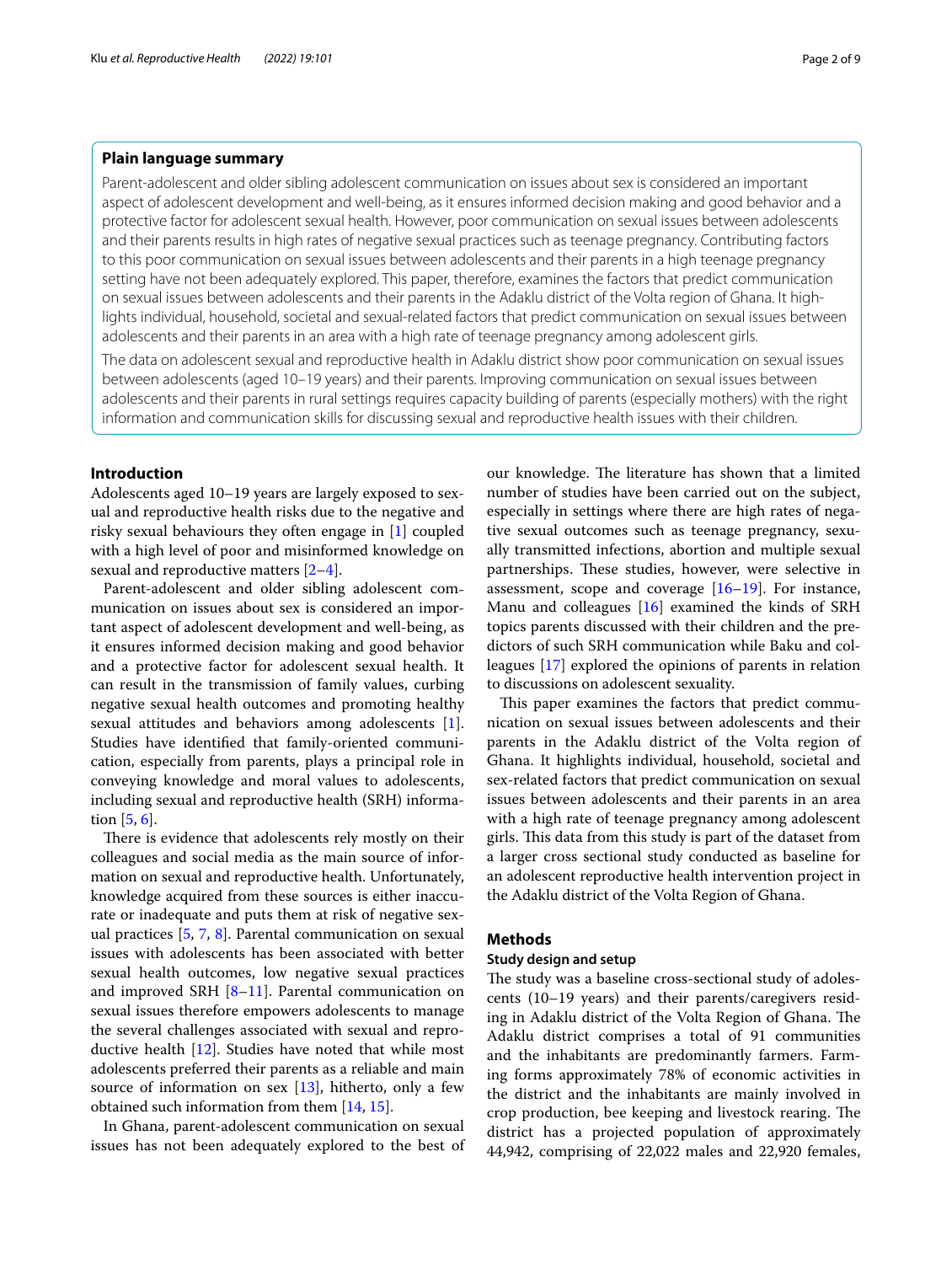with females representing 51.0 percent of the population  $[20]$  $[20]$ . The estimated adolescent population in the district is 9, 887 and Women in Fertile Age account for 10, 394 out of the total population [\[20](#page-8-9)]. Adolescent health clubs are established in all the communities in the study area. These adolescent health clubs meet once every month in the various communities and health providers teach adolescents on personal hygiene, sexual and reproductive health, and environmental hygiene, courtesy for boys and girls. This is to ensure that adolescents live a chaste life and reduce risky sexual behaviours. The clubs were established in 2016 and currently there are 21 adolescent health clubs in the study area.

#### **Study population**

The participants of this study were adolescents between the ages of 10–19 years, from 30 selected communities in the district who had lived in the area for a minimum of 6 months.

#### **Sample size and sampling technique**

A total of 30 communities (clusters) with a minimum population of 500 people were randomly selected from the district. The modified Expanded Program on Immunisation (EPI) cluster sampling technique was used to select seven households in each community. To which questionnaires were administered to adolescents (10– 19 years) in each household. A conscious effort was made to include equal numbers of male and female respondents. Similarly, both adolescents who were members of adolescent health clubs and those who were not members had an equal chance of being recruited for the baseline study. The sample size was calculated using the single population proportion formulation under the following axioms: 17.6% proportion; confidence level was taken to be 95% with  $\alpha$  = 0.05 value, 3% margin of error and design efect of 2. Five percent was added for the expected non-response rate, constituting the fnal sample size of 221 adolescents aged 10–19.

#### **Data collection tools and procedure**

Data were collected electronically using RedCap software. The questionnaire was adapted from adolescent survey tools used in previous adolescent sexual and reproductive health studies of international standards and several studies were reviewed to achieve the study objectives  $[21]$ . The tools were pre-tested and all the necessary corrections and changes were made.

The tool designed in English but administered in the Ewe language was used to collect information on sociodemographic characteristics, sexual and reproductive health knowledge and services, sexuality, communication on sexual issues between adolescents and their parents, risky sexual behaviour, sexual harassment and coercion (see Additional fle [1\)](#page-7-6). Data were collected by 12 well trained research assistants selected based on their profciency in English and Ewe language which are commonly spoken in the study area.

#### **Outcome and predictor variables**

The outcome variables of this study were communication on sexual issues with parents, comprising three categories; communication on sexual issues with (1) both parents, (2) only one parent and (3) no parents, similar to the measurement used in previous studies by Manu and colleagues which explored the extent and patterns of parent–child communication on sexual issues [[16\]](#page-8-6).

Predictor variables included sex [male or female], age [10–14 and 15–19], level of education,[ no education, primary and secondary/higher] current school attendance [currently in school or out of school], adolescent club membership, household living arrangement [living with both parents, only father, only mother, only brother(s), only sister(s) or not], frequency and ease of communication with parents, sexual history [never had sex and ever had sex], history of contraceptive use [never used contraceptives and ever used contraceptives], sexual harassment experiences [kissed, breast fondled, touched) or not. The respondents were also asked about their participation in adolescent health clubs which are common in the study district. The measurement of the predictor variables was guided by previous studies [\[33](#page-8-11)[–40](#page-8-12)]

#### **Data processing and analysis**

Both descriptive (frequency distribution tables) and inferential statistics (bivariate and multivariate analysis) were used in the analysis. The bivariate analysis examined the association between the outcome and predictor variables. Multinomial logistic regression analysis was then used to examine which factors signifcantly infuenced communication on sexual issues between adolescents and their parents. All the variables in the multinomial logistic regression model were entered in one step. Our reference category in the regression analysis was communication on sexual issues with no parents. SPSS was used to run all analyses, and the results of the multinomial logistic regression analysis are presented as odds ratios.

#### **Ethical approval to conduct this study**

This study received ethical clearance from the Research Ethics Committee (REC) of the University of Health and Allied Sciences (UHAS), Ghana. The study was approved with the reference number '*UHAS-REC A.8 [3] 18–19'.*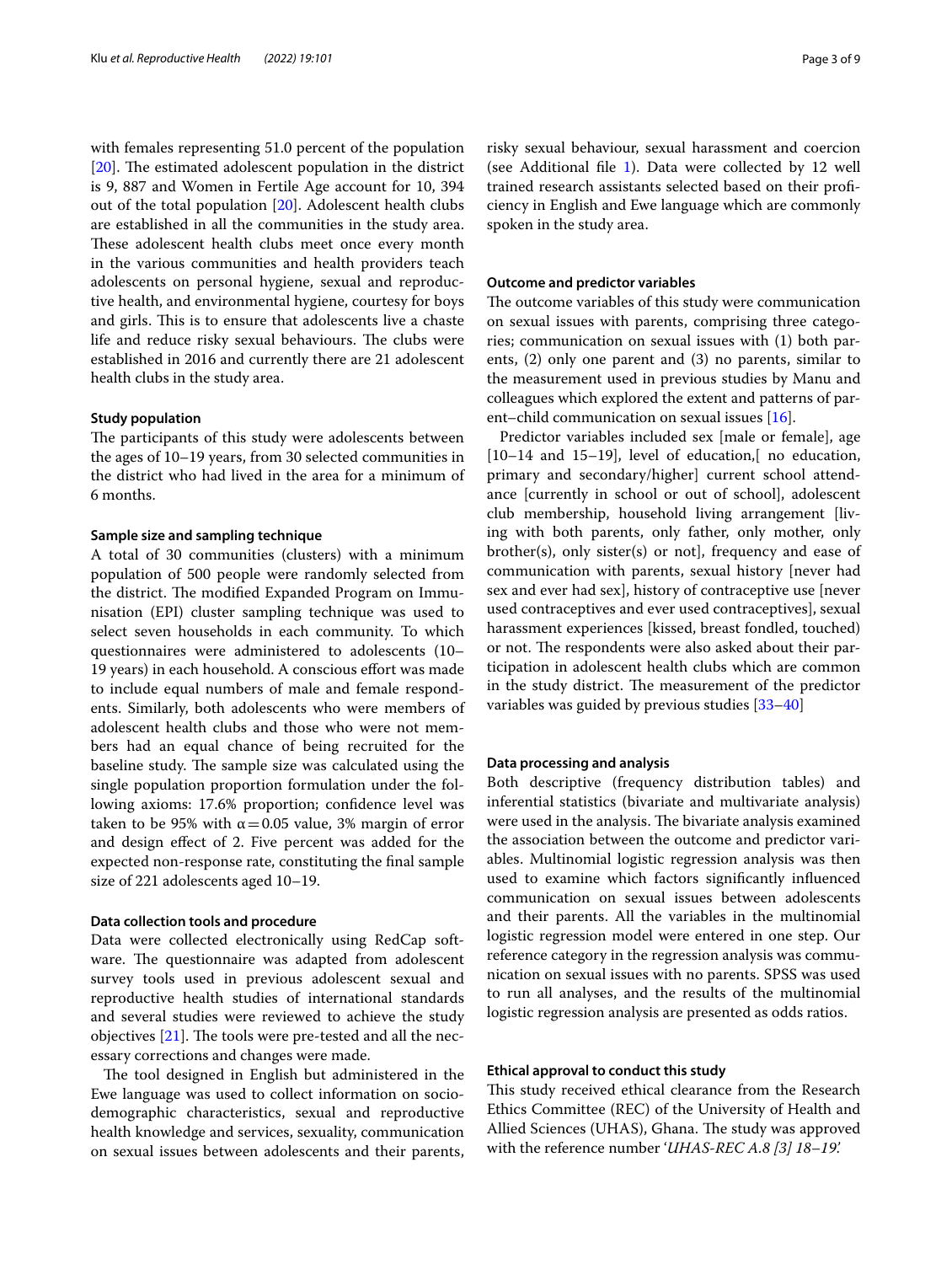# **Results**

#### **Socio‑demographic characteristics of study participants**

The background characteristics of adolescents are presented in Table [1](#page-3-0). Of the 221 adolescents, 59.7% were females and 40.3% were males. A higher proportion of adolescents (54.8%) were within the 15–19 years age bracket, and 43.4% had completed their primary level of education. Majority (90%) of adolescents are currently in school and approximately 65% are members of adolescent health clubs. Out of the 221 respondents, 92 (41.6%) live with their mothers, 43 (19.5%) live with their fathers, and 86 (38.9%) live with both parents. Overall, 44% of adolescents find it easy to communicate with their fathers while 65.2% easily communicate with their mothers, probably because most adolescents live with their mothers relative to their fathers. Seven out of ten adolescents had never had sexual intercourse, whereas 22.2% had had sexual intercourse. With regard to contraceptive use, majority (81.0%) of adolescents had never used contraceptives relative to 19% who had used contraceptives. Approximately 20.4% of all adolescents had been sexually harassed in the past.

Approximately 61% of adolescents admitted to not communicating with any of their parents on sexual issues, 27.6% said they discussed sexual issues with only one parent, and only 11.3% indicated that they communicated with both parents.

# **Association between adolescent characteristics and communication on sexual issues with their parents**

Table [2](#page-4-0) presents the association between the characteristics of adolescents aged 10–19 and communication on sexual issues with their parents. There was a positive correlation between adolescent communication with parents and the sex of adolescents, adolescent club membership, living arrangement, frequency of communication with either father and mother and history of contraceptive use ( $p$ <0.05). A higher proportion (14.4%) of female adolescents had communication on sexual issues with both parents as compared with 6.7% of their male counterparts who did so.

More adolescents who are members of Adolescent health clubs in the district communicate with their parents on sexual issues compared to adolescents who are not members of the clubs. Furthermore, adolescents who lived with both parents had better communication (17.4%) with their parents concerning sexual issues compared to the adolescents who lived with either their mother (7.6%) or their father (7%). However, a higher percentage (30.4%) of adolescents living with their mothers

#### <span id="page-3-0"></span>**Table 1** Background characteristics of adolescents

| <b>Characteristics</b>                      | <b>Number</b> | Percent |
|---------------------------------------------|---------------|---------|
| Sex                                         |               |         |
| Male                                        | 89            | 40.3    |
| Female                                      | 132           | 59.7    |
| Age group                                   |               |         |
| $10 - 14$                                   | 100           | 45.2    |
| $15 - 19$                                   | 121           | 54.8    |
| Educational level attained                  |               |         |
| No education                                | 32            | 14.5    |
| Primary                                     | 96            | 43.4    |
| Secondary                                   | 93            | 42.1    |
| Current school attendance                   |               |         |
| Schooling                                   | 199           | 90.0    |
| Not schooling                               | 22            | 10.0    |
| Adolescent club membership                  |               |         |
| Not a member                                | 77            | 34.8    |
| Member                                      | 144           | 65.2    |
| Living arrangements                         |               |         |
| Living with both Parents                    | 86            | 38.9    |
| Living with father only                     | 43            | 19.5    |
| Living with mother only                     | 92            | 41.6    |
| Living with older brother(s)                | 54            | 24.4    |
| Living with older sister(s)                 | 50            | 22.6    |
| Frequency of communicating with father      |               |         |
| Easy                                        | 97            | 43.9    |
| Average                                     | 32            | 14.5    |
| Difficult                                   | 92            | 41.6    |
| Frequency of communicating with mother      |               |         |
| Easy                                        | 144           | 65.2    |
| Average                                     | 29            | 13.1    |
| Difficult                                   | 48            | 21.7    |
| Sexual history                              |               |         |
| Never had sex                               | 172           | 77.8    |
| Ever had sex                                | 49            | 22.2    |
| History of contraception                    |               |         |
| Never use contraceptives                    | 179           | 81.0    |
| Ever use contraceptives                     | 42            | 19.0    |
| Sexual harassment                           |               |         |
| Not sexually harassed                       | 176           | 79.6    |
| Sexually harassed                           | 45            | 20.4    |
| Communication on sexual issues with parents |               |         |
| Both parents                                | 25            | 11.3    |
| Only one parent                             | 61            | 27.6    |
| No parent                                   | 135           | 61.1    |

indicated having conversations with only one of their parents on sexual issues. Adolescents who easily communicate with both parents on non-sexual issues also easily communicate with them on sexual issues. With regard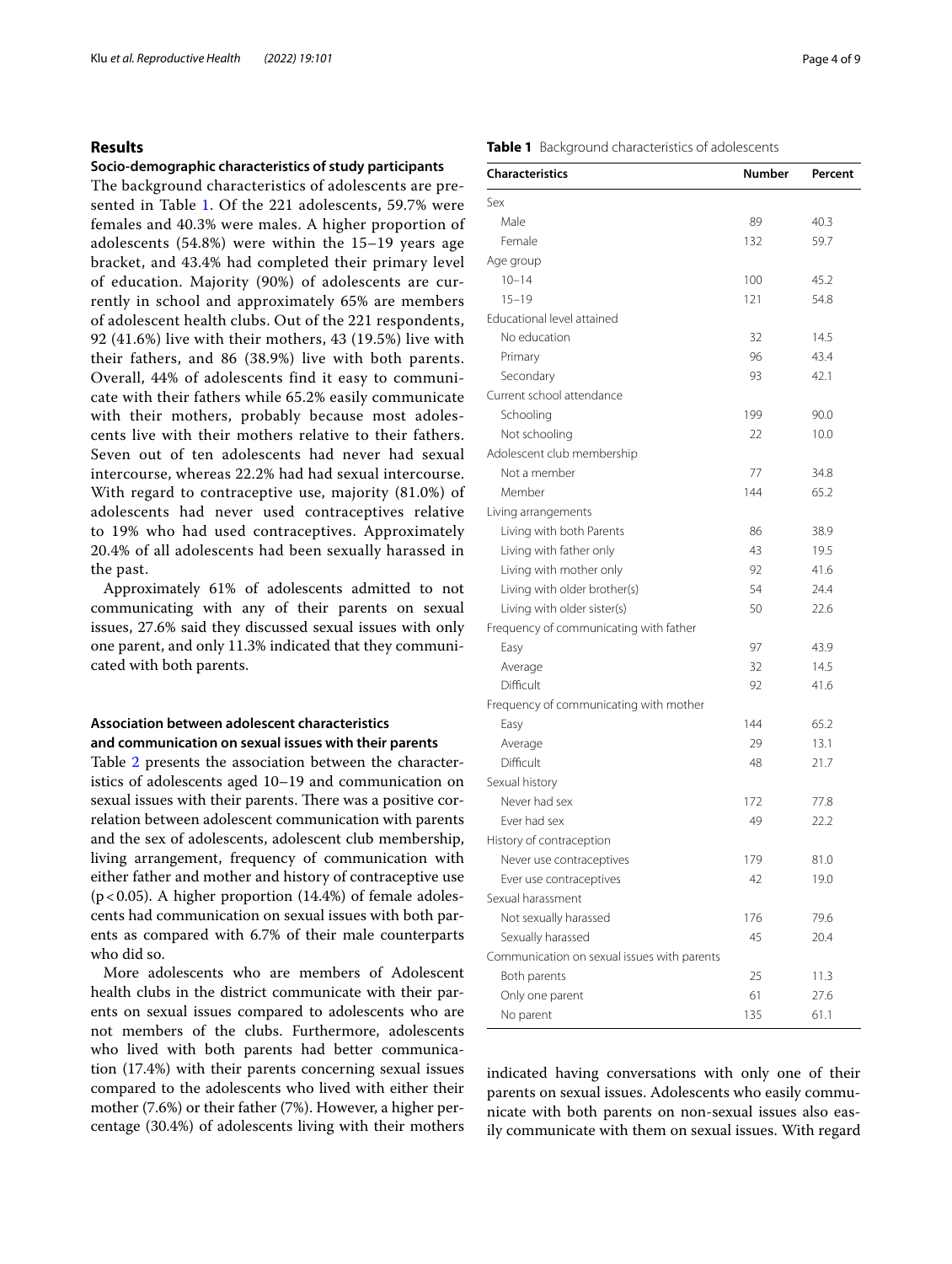| <b>Factors</b>                         | Adolescent communication on sexual issues |                          |                |                      |     |                        |           |
|----------------------------------------|-------------------------------------------|--------------------------|----------------|----------------------|-----|------------------------|-----------|
|                                        |                                           | <b>With both Parents</b> |                | With Only One Parent |     | <b>With No Parents</b> | p-value   |
|                                        | N                                         | $\%$                     | N              | %                    | N   | $\%$                   |           |
| Sex                                    |                                           |                          |                |                      |     |                        |           |
| Male                                   | 6                                         | 6.7                      | 15             | 16.9                 | 68  | 76.4                   | $0.001**$ |
| Female                                 | 19                                        | 14.4                     | 46             | 34.8                 | 67  | 50.8                   |           |
| Age group                              |                                           |                          |                |                      |     |                        |           |
| $10 - 14$                              | $\overline{7}$                            | 7.0                      | 30             | 30.0                 | 63  | 63.0                   | 0.174     |
| $15 - 19$                              | 18                                        | 14.9                     | 31             | 25.6                 | 72  | 59.5                   |           |
| Educational level attained             |                                           |                          |                |                      |     |                        |           |
| No education                           | $\overline{4}$                            | 12.5                     | 10             | 31.3                 | 18  | 56.3                   | 0.977     |
| Primary                                | 10                                        | 10.4                     | 26             | 27.1                 | 60  | 62.5                   |           |
| Secondary                              | 11                                        | 11.8                     | 25             | 26.9                 | 57  | 61.3                   |           |
| Current school attendance              |                                           |                          |                |                      |     |                        |           |
| Schooling                              | 22                                        | 11.1                     | 55             | 27.6                 | 122 | 61.3                   | 0.935     |
| Not schooling                          | 3                                         | 13.6                     | 6              | 27.3                 | 13  | 59.1                   |           |
| Adolescent club membership             |                                           |                          |                |                      |     |                        |           |
| Not a member                           | $\overline{7}$                            | 9.1                      | 14             | 18.2                 | 56  | 72.7                   | $0.031*$  |
| Member                                 | 18                                        | 12.5                     | 47             | 32.6                 | 79  | 54.9                   |           |
| Living arrangements                    |                                           |                          |                |                      |     |                        |           |
| Living with both Parents               | 15                                        | 17.4                     | 16             | 30.2                 | 45  | 52.3                   | $0.041*$  |
| Living with father only                | 3                                         | 7.0                      | $\overline{7}$ | 16.3                 | 33  | 76.7                   |           |
| Living with mother only                | $\overline{7}$                            | 7.6                      | 28             | 30.4                 | 57  | 62.0                   |           |
| Living with older brother(s)           | 10                                        | 18.5                     | 14             | 25.9                 | 30  | 55.6                   | 0.156     |
| Living with older sister(s)            | 6                                         | 12.0                     | 13             | 26.0                 | 31  | 62.0                   | 0.953     |
| Frequency of communicating with father |                                           |                          |                |                      |     |                        |           |
| Easy                                   | 17                                        | 17.5                     | 22             | 22.7                 | 58  | 59.8                   | $0.023*$  |
| Average                                | 5                                         | 15.6                     | 8              | 25.0                 | 19  | 59.4                   |           |
| Difficult                              | $\overline{3}$                            | 3.3                      | 31             | 33.7                 | 58  | 63.0                   |           |
| Frequency of communicating with mother |                                           |                          |                |                      |     |                        |           |
| Easy                                   | 22                                        | 15.3                     | 43             | 29.9                 | 79  | 54.9                   | $0.023*$  |
| Average                                | $\overline{2}$                            | 6.9                      | 9              | 31.0                 | 18  | 62.1                   |           |
| Difficult                              | $\mathbf{1}$                              | 2.1                      | 9              | 18.8                 | 38  | 79.2                   |           |
| Sexual history                         |                                           |                          |                |                      |     |                        |           |
| Never had sex                          | 17                                        | 9.9                      | 43             | 25.0                 | 112 | 65.1                   | 0.068     |
| Ever had sex                           | 8                                         | 16.3                     | 18             | 36.7                 | 23  | 46.9                   |           |
| History of contraception               |                                           |                          |                |                      |     |                        |           |
| Never use contraceptives               | 17                                        | 9.5                      | 45             | 25.1                 | 117 | 65.4                   | $0.022*$  |
| Ever use contraceptives                | 8                                         | 19.0                     | 16             | 38.1                 | 18  | 42.9                   |           |
| Sexual harassment                      |                                           |                          |                |                      |     |                        |           |
| Not sexually harassed                  | 22                                        | 12.5                     | 48             | 27.3                 | 106 | 60.2                   | 0.544     |
| Sexually harassed                      | 3                                         | 6.7                      | 13             | 28.9                 | 29  | 64.4                   |           |

# <span id="page-4-0"></span>**Table 2** Association between adolescent characteristics and communication on sexual with their parents

 $**p=0.001$ ;  $* p < 0.05$ 

to their contraceptive history, a higher proportion of adolescents who had ever used contraceptives had communicated with both parents concerning sexual issues relative to those who had never used contraceptives.

# **Predictors of communication on sexual issues between adolescents and their parents/caregivers**

Table [3](#page-5-0) shows the results of the multinomial logistic regression analysis. The model explained 35% of the changes in communication on sexual issues between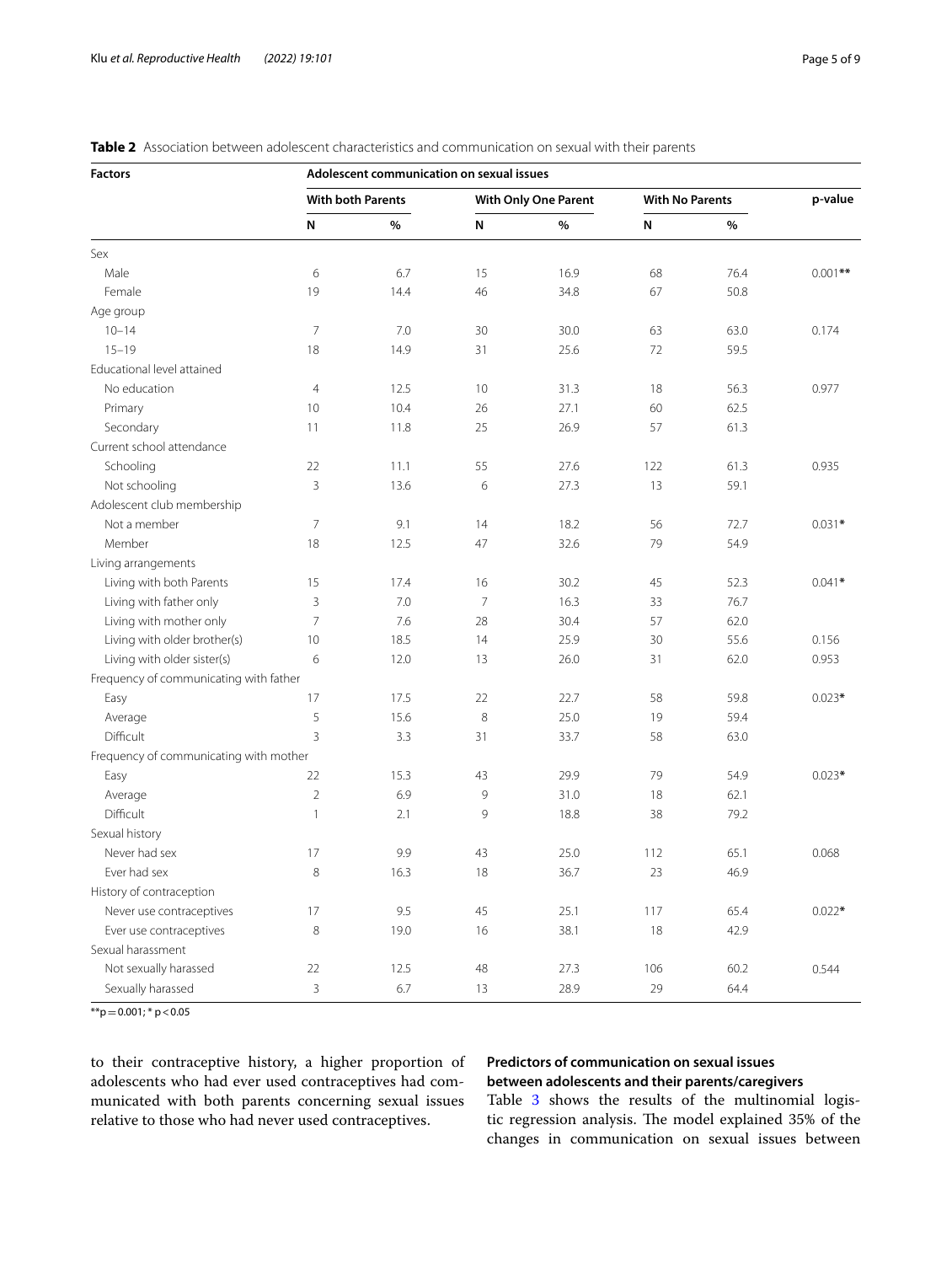<span id="page-5-0"></span>**Table 3** Odds ratios and confidence intervals for factors afecting communication on sexual issues between adolescent and their parents (No parents, Only one parent, and Both parents): Results from a multinomial logistic regression model

| <b>Factors</b>                         | Adolescent communication on sexual issues |                 |                         |               |  |  |  |
|----------------------------------------|-------------------------------------------|-----------------|-------------------------|---------------|--|--|--|
|                                        | With both parents                         |                 | With only one<br>parent |               |  |  |  |
|                                        | Exp β                                     | 95% CI          | Exp β                   | 95 CI         |  |  |  |
| Sex                                    |                                           |                 |                         |               |  |  |  |
| Male                                   | $0.21***$                                 | $0.06 - 0.75$   | $0.37***$               | $0.16 - 0.72$ |  |  |  |
| Female (RC)                            | 0.00                                      |                 | 0.00                    |               |  |  |  |
| Age group                              |                                           |                 |                         |               |  |  |  |
| $10 - 14$                              | $0.14***$                                 | $0.04 - 0.57$   | 1.04                    | $0.47 - 2.33$ |  |  |  |
| $15-19$ (RC)                           | 0.00                                      |                 | 0.00                    |               |  |  |  |
| Educational level attained             |                                           |                 |                         |               |  |  |  |
| No education                           | 4.29                                      | $0.71 - 25.84$  | 1.08                    | $0.35 - 3.32$ |  |  |  |
| Primary                                | 0.97                                      | $0.28 - 3.32$   | 0.84                    | $0.37 - 1.89$ |  |  |  |
| Secondary (RC)                         | 0.00                                      |                 | 0.00                    |               |  |  |  |
| Current school attendance              |                                           |                 |                         |               |  |  |  |
| Schooling                              | 1.48                                      | $0.24 - 9.17$   | 1.22                    | $0.36 - 4.07$ |  |  |  |
| Not Schooling (RC)                     | 0.00                                      |                 | 0.00                    | 0.00          |  |  |  |
| Adolescent club membership             |                                           |                 |                         |               |  |  |  |
| Not a member                           | 0.84                                      | $0.25 - 2.82$   | $0.46**$                | $0.21 - 1.00$ |  |  |  |
| Member (RC)                            | 0.00                                      |                 | 0.00                    |               |  |  |  |
| Living arrangements                    |                                           |                 |                         |               |  |  |  |
| Living with both Parents<br>(RC)       | 0.00                                      |                 | 0.00                    |               |  |  |  |
| Living with father only                | 0.37                                      | $0.07 - 2.11$   | $0.19***$               | $0.06 - 0.61$ |  |  |  |
| Living with mother only                | $0.27**$                                  | $0.08 - 0.96$   | 0.57                    | $0.27 - 1.21$ |  |  |  |
| Living with older brother(s)           |                                           |                 |                         |               |  |  |  |
| No                                     | 0.38                                      | $0.11 - 1.30$   | 1.30                    | $0.55 - 3.08$ |  |  |  |
| Yes (RC)                               | 0.00                                      |                 | 0.00                    |               |  |  |  |
| Living with older sister(s)            |                                           |                 |                         |               |  |  |  |
| No                                     | 1.60                                      | $0.41 - 6.24$   | 1.21                    | $0.52 - 2.85$ |  |  |  |
| Yes (RC)                               | 0.00                                      |                 | 0.00                    |               |  |  |  |
| Frequency of communicating with father |                                           |                 |                         |               |  |  |  |
| Easy                                   | $7.58**$                                  | 1.53-37.63      | 0.53                    | $0.25 - 1.16$ |  |  |  |
| Average                                | 4.70                                      | $0.75 - 29.34$  | 0.61                    | $0.22 - 1.71$ |  |  |  |
| Difficult (RC)                         | 0.00                                      |                 | 0.00                    |               |  |  |  |
| Frequency of communicating with mother |                                           |                 |                         |               |  |  |  |
| Easy                                   | $11.71***$                                | 1.23-111.80     | 1.84                    | $0.73 - 4.65$ |  |  |  |
| Average                                | 13.56                                     | $0.84 - 217.10$ | 2.16                    | $0.64 - 7.34$ |  |  |  |
| Difficult (RC)                         | 0.00                                      |                 | 0.00                    |               |  |  |  |
| Sexual history                         |                                           |                 |                         |               |  |  |  |
| Never had sex                          | 4.80***                                   | 9.68-20.18      | 0.46                    | $0.06 - 3.37$ |  |  |  |
| Ever had sex (RC)                      | 0.00                                      |                 | 0.00                    |               |  |  |  |
| History of contraception               |                                           |                 |                         |               |  |  |  |
| Never use contraceptives               | 3.87                                      | 8.76-35.58      | 0.53                    | $0.07 - 4.08$ |  |  |  |
| Ever use contraceptives<br>(RC)        | 0.00                                      |                 | 0.00                    |               |  |  |  |
| Sexual harassment                      |                                           |                 |                         |               |  |  |  |
| Not sexually harassed                  | $7.31**$                                  | $1.41 - 37.71$  | 2.33                    | $0.87 - 6.27$ |  |  |  |
| Sexually harassed (RC)                 | 0.00                                      |                 | 0.00                    |               |  |  |  |

RC=Reference Category; \*\*\*p value=0.000; \*\*p value=0.001; \*p value<0.05

adolescents and their parents, suggesting that it is a good ft with the data. Gender was a signifcant determinant of communication on sexual issues between adolescents and both parents as well as adolescents and only one of their parents. Compared to adolescent females, adolescent males are less likely to talk to both parents as well as one of their parents.

The results indicate that adolescents aged  $10-14$  have lower odds (86% less) of engaging in sexual discussions with both parents than adolescents aged 15–19. Age, however, did not signifcantly diferentiate adolescents who had communicated with only one parent on sexual issues and those who had not communicated with their parents on sexual issues. Furthermore, the relevance of adolescent health club membership is evident in it being a signifcant predictor of adolescent-parent communication on sexual issues. Compared to adolescents who are members of health clubs, those who are not health club members are 54% less likely to engage only one parent in sexual conversation. Interestingly, there was no statistically signifcant relationship between adolescent club membership and adolescent communication on sexual issues with both parents.

The household living arrangement of adolescents negatively predicted communication on sexual issues between adolescents and their parents. Compared to adolescents living with both parents, those living with only their fathers and only their mothers were 81% and 73% less likely to communicate with both parents and only one parent on sexual issues respectively. There is a positive statistical relationship between the frequency of adolescent-parent communication (non-sexual issues) and adolescent-parent communication on sexual issues. Adolescents who easily communicated with their fathers were 7.58 times more likely to have communication on sexual issues with both parents compared to adolescents who found it difficult to communicate with their parents on non-sexual related issues. Similarly, adolescents who easily communicate with their mothers were found to be 11.71 times more likely to discuss sexual issues with both parents compared to those who find it difficult to communicate with their mothers.

Adolescent sexual history and experience of sexual harassment both positively predicted communication on sexual issues between adolescents and their parents. Adolescents who never had sexual intercourse were approximately fve times more likely to discuss sexual issues with both parents relative to adolescents who had ever had sexual intercourse. Similarly, adolescents who indicated that they had never been sexually harassed had a higher likelihood (more than six times) of communicating about sex with both parents compared to those who had experienced sexual harassment.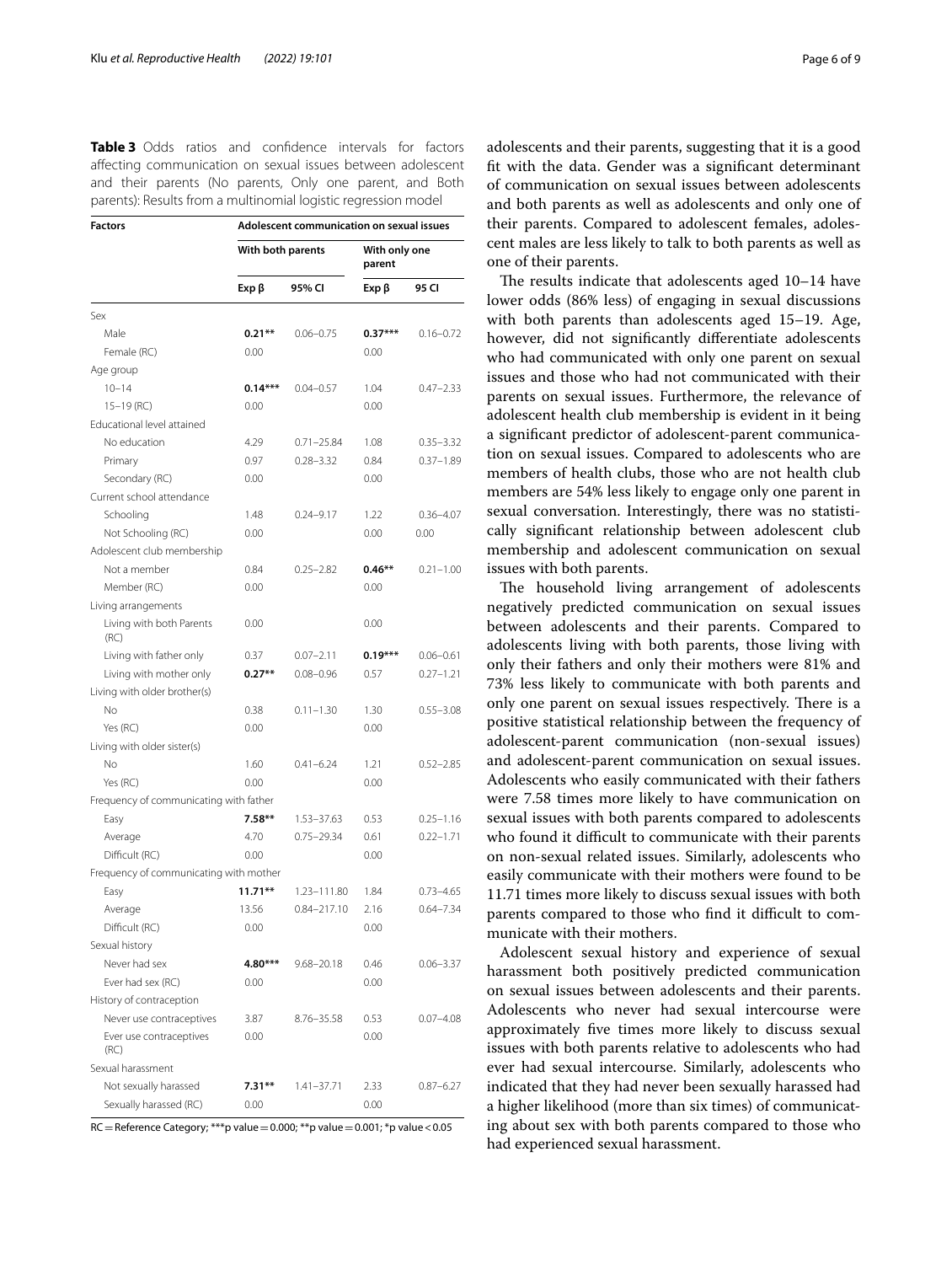## **Discussion**

The study examined the factors affecting poor communication on sexual issues between adolescents and their parents in the Adaklu district of the Volta Region. It was clear from our fndings that majority of adolescents (10– 19 years) do not communicate with their parents/caregivers with regard to sexual issues. This finding concurs with previous studies [[7,](#page-7-5) [17](#page-8-8), [22–](#page-8-13)[24](#page-8-14)], where cultural and religious norms prohibit adolescent-parent communication on sexual issues. These studies found that in rural areas, where cultural norms are deeply rooted in the belief system of people, sexuality is considered sacred and not to be discussed with adolescents. It is culturally believed that discussing sexual issues with children and adolescents leads them to engage in early sex and risky sexual behaviour that can result in teenage pregnancy and STDs [[25\]](#page-8-15). Furthermore, the socio-cultural orientation given to adolescents, especially girls, makes them too timid to ask their parents questions bordering on sexuality [[26\]](#page-8-16). However, within the Ghanaian context, there is evidence of high adolescent-parent communication on sexual issues. Kumi-Kyereme et al. [[27\]](#page-8-17), using nationally representative data from Ghana found that most adolescents communicated with their parents and other family members on sexual matters.

Adolescent females compared to males were more likely to discuss sexual matters with both parents and only one parent (mother or father) regardless of who they live with. This finding supports other studies where parents give more priority to their daughters with regard to educating them about sexual issues [[16](#page-8-6), [24,](#page-8-14) [28](#page-8-18)]. Parents consider their daughters to be more susceptible to risky sexual behaviours and sexual health issues including sexual harassment, coercion, teenage pregnancy, and abortion. This understanding makes parents very protective of their daughters and as such gives them the needed audience when they are approached by them to discuss sexual issues. Sons are less available or open to such discussion with their sons  $[8, 27-29]$  $[8, 27-29]$  $[8, 27-29]$  $[8, 27-29]$ . The poor communication on sexual issues between adolescent males and their parents relative to females found in this study also exposes adolescent boys to risky sexual behaviours including early sexual debut, multiple sexual partnerships, risk of sexually transmitted infections and perpetration of violent sexual acts. Studies have found that due to the adventurous and curious nature of boys, they are exposed to sexually explicit content on television and the internet which they blindly put into practice [\[30,](#page-8-20) [31](#page-8-21)].

The formation and existence of adolescent health clubs in rural communities increases the knowledge and understanding of adolescents on SRH issues, including contraception, teenage pregnancy, abortion, risky sexual behaviour and promotion of behavioural change among adolescents [[23](#page-8-22), [32](#page-8-23), [33\]](#page-8-11). Findings from our study indicate that adolescents who are not members of health clubs in the community are less likely to discuss sexual issues with their parent. In other words, belonging to a health club increases an adolescents' likelihood of communicating with their parents regarding sexual matters [\[32](#page-8-23)].

Family living arrangements and household structure are both known to have signifcant infuences on communication between adolescents and their parents [[34](#page-8-24)[–36](#page-8-25)]. Our study fnding shows that adolescents living with only a mother or father have a lower probability of discussing sexual matters with their parents compared to those living with both parents. Living with both parents ensures strict and efective monitoring, supervision and interaction between adolescents and their parents, which may subsequently infuence adolescents' sexual behaviours [[35\]](#page-8-26).

Good communication and relationships between adolescents and their parents on non-sexual matters increases the chance of frequent discussion on sexual issues amongst them  $[16, 37]$  $[16, 37]$  $[16, 37]$  $[16, 37]$ . Our findings clearly showed that adolescents who easily communicate with their mothers and fathers are more likely to engage their parents in sexual conversations compared to those who find it difficult to talk to their parents. The findings of previous studies conducted in Ghana and the United States of America [[16,](#page-8-6) [38\]](#page-8-28) corroborate our research fndings.

Sexual abstinence among adolescents is highly associated with good communication on sexual issues between adolescents and their parents [\[39](#page-8-29), [40\]](#page-8-12). In our study, adolescents who had never had sexual intercourse had higher odds of discussing sexual matters with their parents relative to adolescents who had ever had sex. Communication on sexual issues between adolescents and their parents results in adolescents being well-informed and knowledgeable about the risks and negative consequences of early sexual initiation to make better sexual decisions. This finding is similar to the results of previous studies [\[39](#page-8-29), [41](#page-8-30)]. Parents usually have intolerant attitudes towards premarital sexual intercourse. Thus, communication on sexual issues with parents provides adolescents with the needed information that encourages sexual abstinence.

Finally, our study also found that adolescents who had never experienced sexual harassment were more likely to have discussed issues related to sex with their parents relative to those who were victims of sexual harassment. Studies have revealed that during adolescent-parental communication on sexual issues, the scope of topics parents discuss with their children is often limited to issues related to protection from sexual abuse and harassment and pubertal development [\[42](#page-8-31), [43](#page-8-32)]. Parents' genuine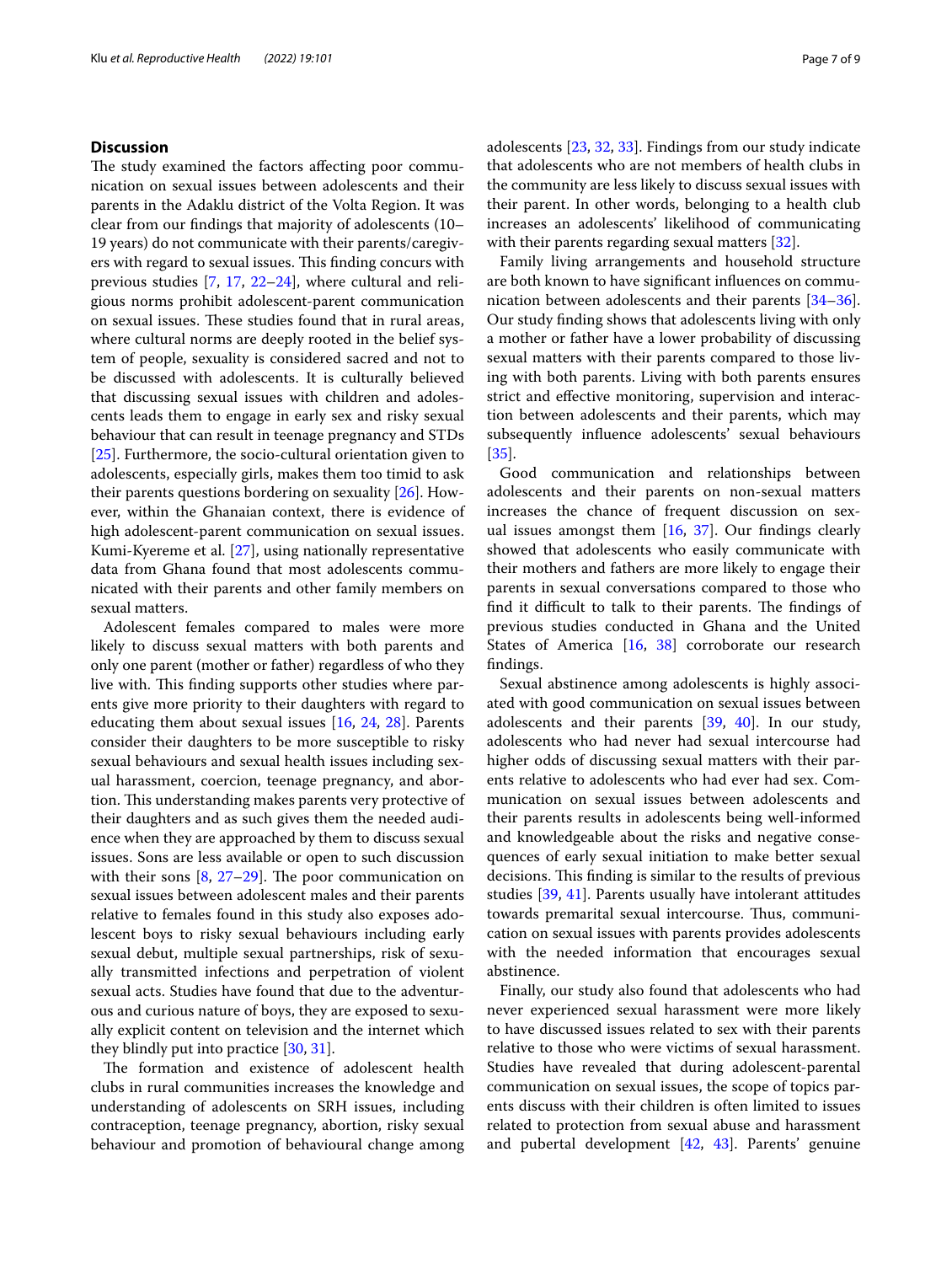desire to prepare and protect their children from sexual abuse and to protect the family honour motivates them to discuss sexual issues with them [\[43\]](#page-8-32).

# **Conclusion**

The findings from our study indicate that adolescent-parent communication on sexual issues in Adaklu district is low, and when it occurs, is more common among female adolescents and only one parent (mostly mothers). Male adolescents, adolescents aged 10–14 years, not being a member of adolescents' health club and living with only one parent were predictors of low communication on sexual issues between adolescents and their parents. However, it is worth noting that, some level of communication on sexual issues takes place between parents and female adolescents, adolescents aged 15–19 years, adolescents who are members of health clubs, adolescents who easily have general communication with their fathers and mothers, adolescents who practice sexual abstinence and adolescents and who have never been sexually harassed. This implies that, to increase the frequency of adolescentparent communication on sexual issues in rural settings, adolescent males should be encouraged and empowered to talk to their parents on sexual matters often. Adolescent health clubs must be made more attractive to non-members to encourage them to attend regular club meetings and gain knowledge and understanding of SRH issues that will minimise the risk of early sexual debut, teenage pregnancy, multiple sexual partners, STDs, and HIV/AIDS. Other intervention programmes to improve communication on sexual issues between adolescents and their parents should include strategies to build the capacity of parents (especially mothers) with the right information, communicative skills and confdence in discussing sex and reproductive health issues with their children to ensure positive sexual and reproductive health behaviours among adolescents.

#### **Abbreviations**

ASRHR: Adolescent Sexual Reproductive Health and Rights; EPI: Expanded program on immunisation; HIV/AIDS: Human immunodefciency virus/acquired immunodefciency syndrome; REC: Research Ethics Committee; SRH: Sexual and reproductive health; STDs: Sexually transmitted diseases; UHAS: University of Health and Allied Sciences.

#### **Supplementary Information**

The online version contains supplementary material available at [https://doi.](https://doi.org/10.1186/s12978-022-01402-0) [org/10.1186/s12978-022-01402-0](https://doi.org/10.1186/s12978-022-01402-0).

<span id="page-7-6"></span>**Additional fle 1.** Supplementary fle.

#### **Acknowledgements**

This project is a collaboration between Centre for Health Policy and Implementation Research, Institute of Health Research, University of Health and

Allied Sciences (Ghana), Adaklu District Health Directorate and the Ghana Health Service. The funders had no role in the design and conduct of the study; collection, management, analysis and interpretation of the data; and preparation, review or approval of the article and decision to submit the article for publication. The authors are grateful to the people of Adaklu district, the team of interviewers from University of Health and Allied Science and staf of the Institute of Health Research.

#### **Author contributions**

DK conceptualised, designed the study, and obtained the data. DK analysed and interpreted the data. The entire manuscript was drafted by DK. It was critically reviewed and revised by PA, CA, EA, PD, AO, EKA, and MG. All authors read and approved the fnal manuscript.

#### **Funding**

This work has been supported by Grants from the International Development Research Centre [108936] (IDRC), Canada.

#### **Availability of data and materials**

The data and all materials analysed/used for this study will be made available and accessed upon request to the corresponding author.

#### **Declarations**

#### **Ethics approval and consent to participate**

This study received ethical clearance from the Research Ethics Committee (REC) of the University of Health and Allied Sciences (UHAS). The study was approved with the reference number '*UHAS-REC A.8 [3] 18–19'.* All respondents were provided informed consent.

#### **Consent for publication**

Not applicable.

#### **Competing interests**

There are no competing interests.

#### **Author details**

<sup>1</sup> Institute of Health Research, University of Health and Allied Sciences, Ho, Ghana. <sup>2</sup> School of Allied Health Sciences, University of Health and Allied Sciences, Ho, Ghana. <sup>3</sup> Adaklu District Health Directorate, Ghana Health Service, Accra, Ghana. <sup>4</sup>Ghana Health Service, Accra, Ghana.

#### Received: 4 February 2022 Accepted: 5 April 2022 Published online: 27 April 2022

#### **References**

- <span id="page-7-0"></span>1. Wamoyi J, Fenwick A, Urassa M, Zaba B, Stones W. Parent-child communication about sexual and reproductive health in rural Tanzania: implications for young people's sexual health interventions. Reprod Health. 2010;7(1):1–8.
- <span id="page-7-1"></span>2. Kajula LJ, Sheon N, De Vries H, Kaaya SF, Aarø LE. Dynamics of parent– adolescent communication on sexual health and HIV/AIDS in Tanzania. AIDS Behav. 2014;18(1):69–74.
- 3. Flores D, Barroso J. 21st century parent–child sex communication in the United States: a process review. J Sex Res. 2017;54(4–5):532–48.
- <span id="page-7-2"></span>4. Titiloye MA, Ajuwon AJ. Knowledge and quality of adolescents reproductive health communication between parents and their adolescents children in Ibadan, Nigeria. J Public Health Afr. 2017;8(1).
- <span id="page-7-3"></span>5. L'Engle KL, Jackson C. Socialization infuences on early adolescents' cognitive susceptibility and transition to sexual intercourse. J Res Adolesc. 2008;18(2):353–78.
- <span id="page-7-4"></span>6. Mekonen MT, Dagnew HA, Yimam TA, Yimam HN, Reta MA. Adolescentparent communication on sexual and reproductive health issues and associated factors among high school students in Woldia town, Northeastern Ethiopia. Pan Afr Med J. 2018;31(1).
- <span id="page-7-5"></span>7. Motsomi K, Makanjee C, Basera T, Nyasulu P. Factors afecting efective communication about sexual and reproductive health issues between